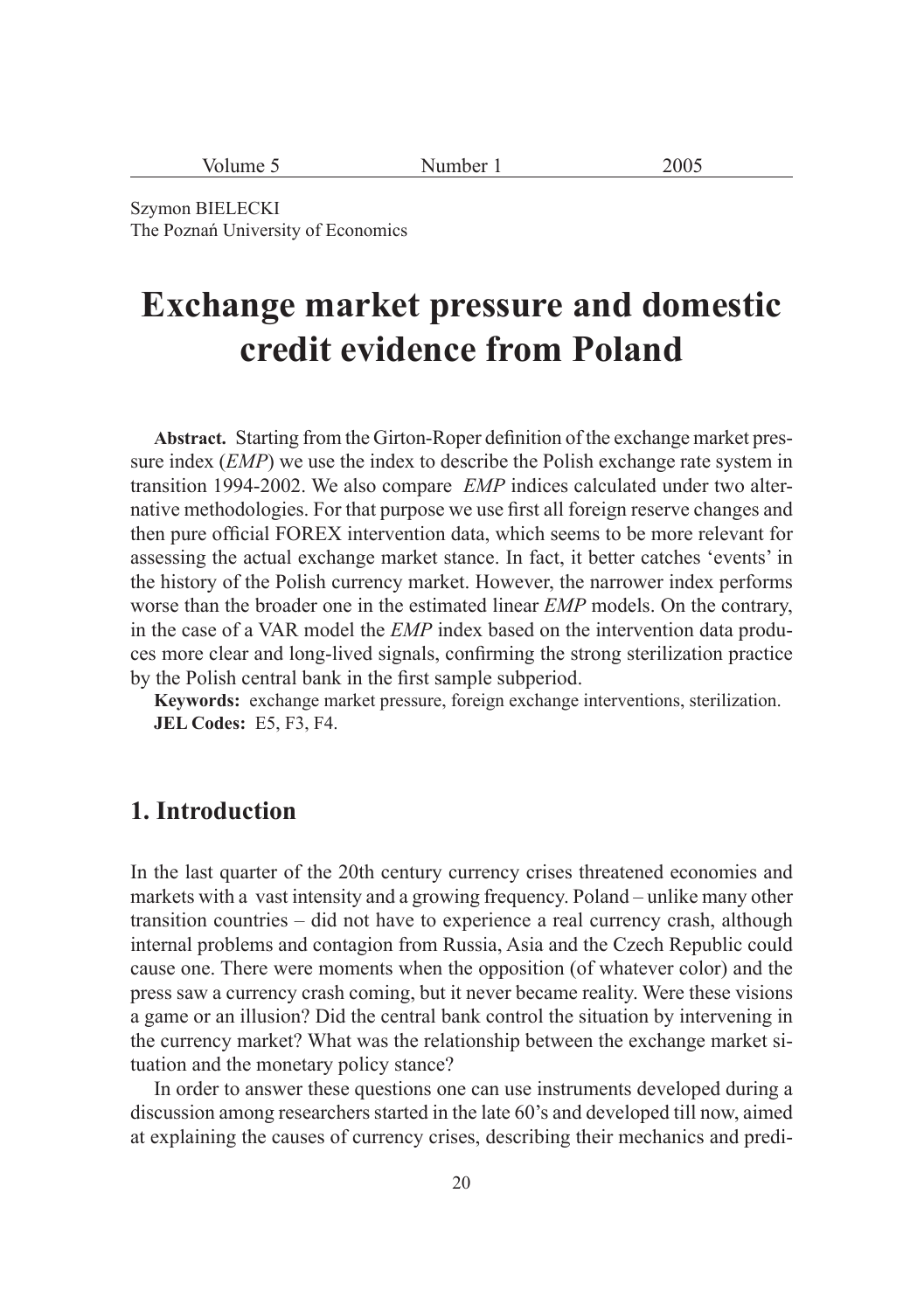cting them upon various sets of indicators. For all those purposes building an operational definition of a crisis event was crucial. One of the possible approaches to that problem (and a fairly widely used one) consists in building an exchange market pressure index (*EMP*), whose extreme values on the depreciation side indicate currency crisis events.

There are two main approaches in the empirical *EMP* literature: model-based and model-independent *EMP* indices. The former are introduced by the seminal paper by Girton and Roper (1977). They build up a monetary model, where the dependent variable is the *EMP* index, defined as a simple sum of the percentage depreciation of the currency and the (negative) change in the stock of international reserves scaled by base money. This framework is based on the consideration that an extreme speculative depreciation pressure can be neutralized by the monetary authorities either by letting the exchange rate fall or by selling out foreign exchange. This approach has been often used in the empirical literature. However, although derived from a model, the *EMP* index in the Girton-Roper approach is actually independent of model estimates, since by definition both components of the index contribute equally to its value. This point was subject to critique in a series of papers by Weymark (e.g. Weymark (1995) and Weymark (1997)). The author shares arguments of Girton and Roper on the necessary components of an *EMP* index, but she introduces and estimates a parameter (conversion factor) standing for the relative weight of exchange rate changes and FOREX flows in the *EMP* measure.

Many empirical papers that aimed to predict currency crises (e.g. the literature on early warning indicators) do not concentrate on a specific model for the exchange market pressure variable. Instead, they use a simpler measure, defined originally by Eichengreen, Rose, and Wyplosz (1995), which is fully model-independent. Their *EMP* index (hereafter ERW) is a weighted sum of exchange rate changes, international reserve changes and interest rate changes. However, the contrary to Weymark's approach, the weights are to be calculated from sample variances of those three components with no need to estimate any model. This simplicity made the ERW index widely used as the dependent variable in currency crisis models, but equally widely criticized by theoreticians for its strong a priori assumptions about the weighting scheme.

In this paper, we analyze exchange market pressure on the Polish zloty over the period from January 1994 to February 2002. Starting from the classic Girton-Roper approach, we adapt and apply it to the Polish currency market and then develop further to a dynamic (VAR) model under two alternative methodologies and data sets on the foreign reserve component of the *EMP* index.

There are three goals of this paper. The first one is to describe the Polish currency market stance using the exchange market pressure index that enables us to see market sentiments from a new perspective and to follow the really pursued (not only the officially announced) exchange rate system over the sample period.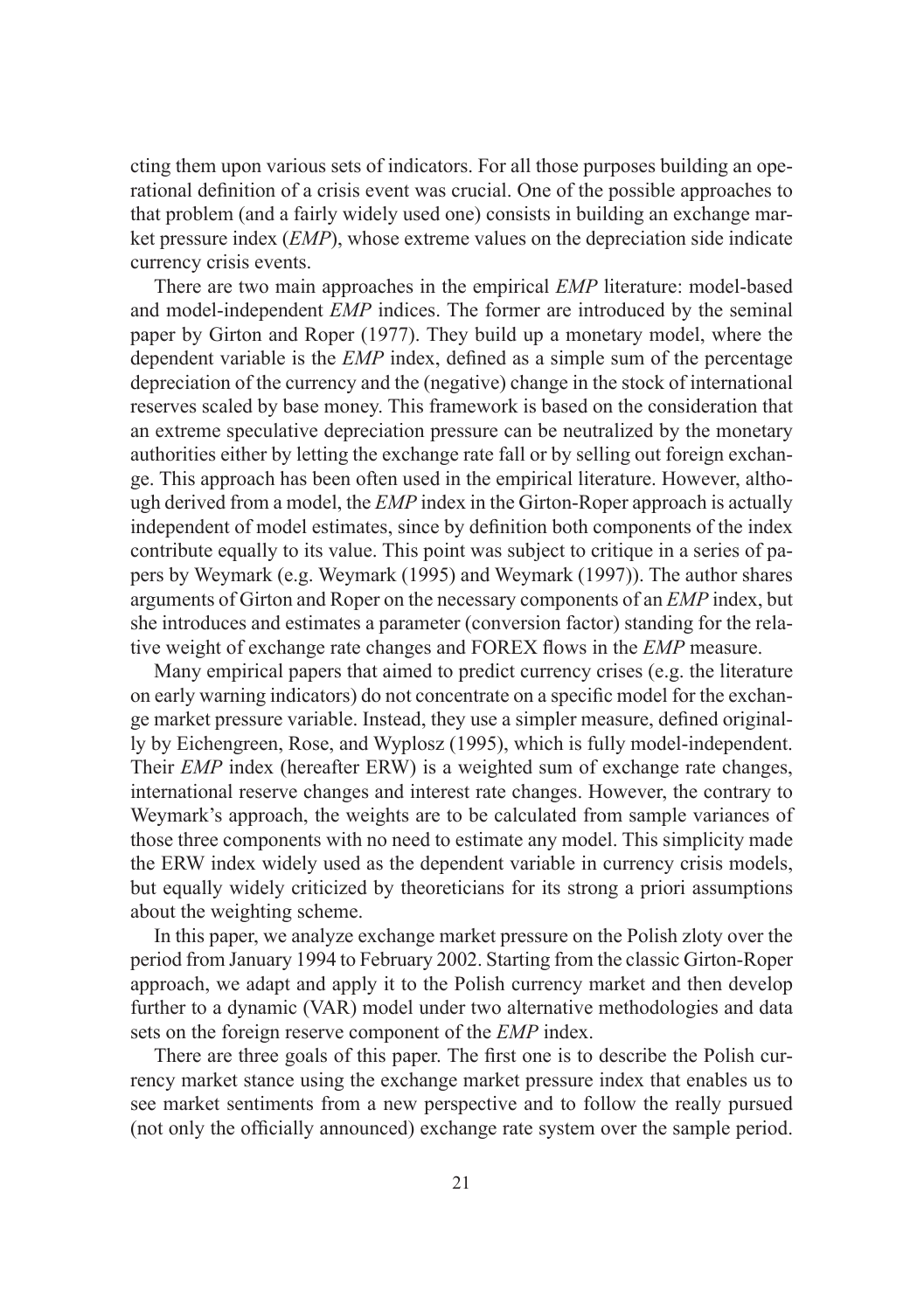The second aim is to analyze the relationship between the *EMP* (exchange market stance) and changes in domestic credit (monetary policy actions). Finally, the third goal is to compare the performance of the *EMP* models under two competitive methodologies. The first approach is equivalent to all previous empirical *EMP* contributions, where gross foreign reserve changes are used. However, such a variable may incorporate market irrelevant transactions, e.g. due to exchange rate changes, foreign debt repayments etc. Therefore we try out the second methodology that applies pure actual FOREX intervention data. This series describes truly the authorities' engagement in the currency market operations and thus seems to be more suitable for analyzing the exchange market pressure.

The paper proposes a new perspective for investigation of the Polish exchange rate system in transition. This is particularly interesting when compared with alarming messages of a near currency crash, spread occasionally by the opposition (of whatever color) and the press. We also apply an original data set supplied by the National Bank of Poland with complete intervention data. This enables us to test the *EMP* model by using an alternative *EMP* component that catches much better currency market sentiments than the usually used gross foreign assets changes do. Finally, we are the first to analyze the relationship between the currency market stance and monetary policy measures in Poland by using the exchange market pressure variable.

## **2. Theoretical background**

The concept of exchange market pressure was first put forward by Girton and Roper (1977). Their quite simple model bases on the monetary approach to the balance of payments posited by Johnson (1972). According to this idea, changes in exchange rates or balance of payments can be regarded as adjustments reflecting some monetary disequilibriums. Girton and Roper argue that any disequilibrium of the foreign exchange market must be resolved either by an exchange rate adjustment, or an official intervention, or both of them simultaneously. The dependent variable in their model is the exchange market pressure index, defined as a 'measure of the volume of intervention necessary to achieve any desired exchange rate target'. Numerically, it equals the sum of the percentage change in foreign assets of the relevant central bank (scaled by base money) and the percentage appreciation of the currency. Positive values of the index stand for appreciation pressure and negative *EMP* values indicate depreciation pressure.

According to Girton and Roper, such construction of the index ensures that the model holds for all exchange rate regimes. If the authorities keep the exchange rate fixed, they must neutralize exchange market pressure by foreign market interventions.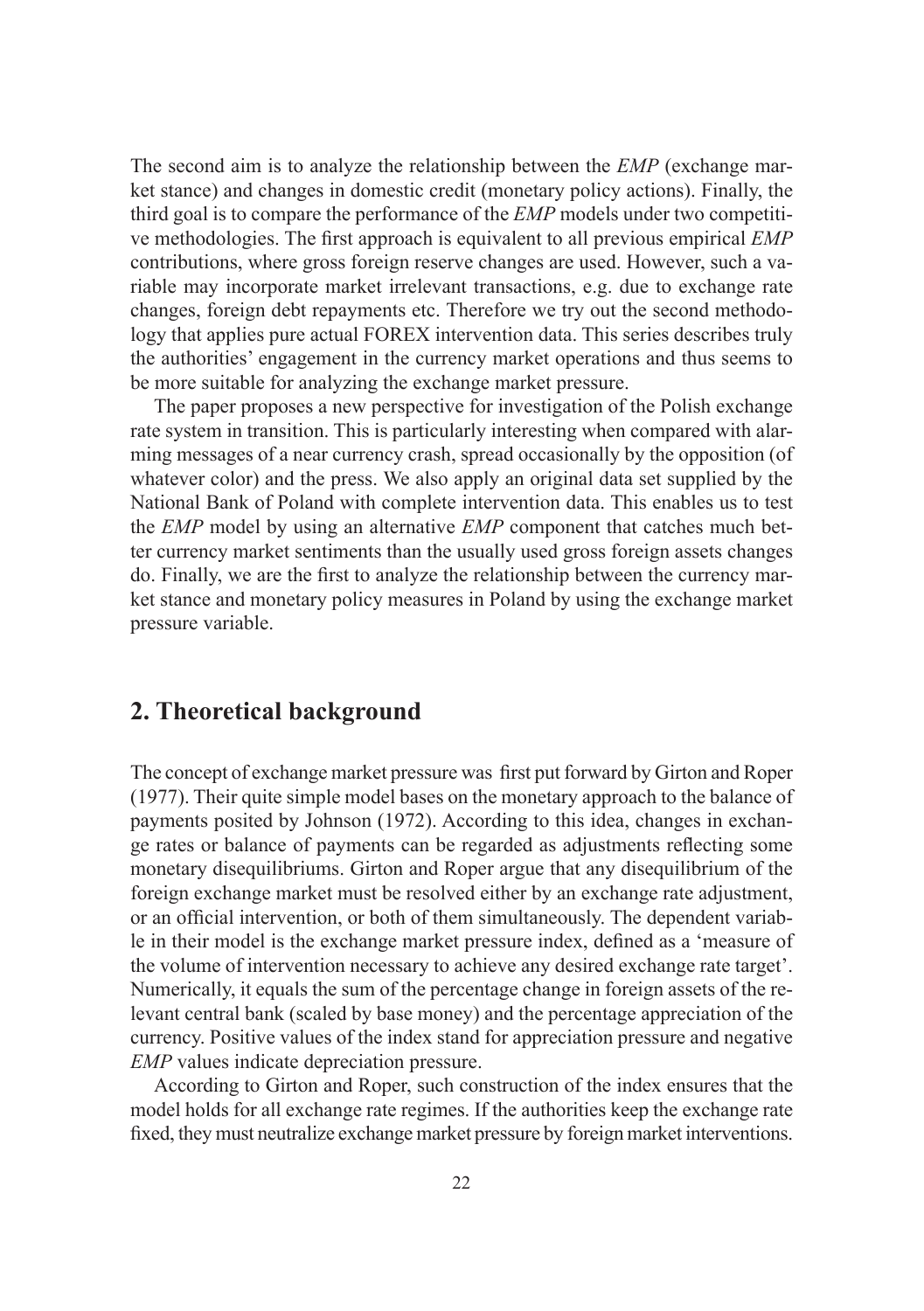On the other hand, in case of a free float the possibility of exchange rate defense is by definition excluded and the whole speculative pressure is reflected by exchange rate changes. In all intermediate exchange rate systems some mixture of adjustments in official reserves and the exchange rate resolves the disequilibrium.

The central element of our model is the dynamic monetary equilibrium condition

$$
M_{\mathcal{S}} = M_{\mathcal{d}}^{\prime}.\tag{1}
$$

Money supply  $M<sub>s</sub>$  is determined by the money multiplier *A* and the sum of domestic (*D*) and foreign (*R*) assets of the central bank:

$$
M_{S} = A(D+R). \tag{2}
$$

Money demand  $M_d$  is described by the classic representation

$$
M_d = k^2 \varphi^{(y)} e^{\varphi(i)i} \tag{3}
$$

where *k* denotes a constant fraction of income held as money balances, *Y* is domestic real income and *i* domestic interest rate.

The last equation stands for the purchasing power parity condition linking the domestic price level *P* with foreign prices *P\** and the bilateral exchange rate *E*<sup>1</sup> :

$$
P = EP^*.\tag{4}
$$

The monetary equilibrium condition is derived from equations (2)-(4) by substituting  $P$  in (3) by (4), equating the right-hand side of the outcome to (2), taking logarithms of both sides and differentiating the resulting expression. After some reordering we get

$$
r - e = -d + \varphi(y)y + p^* - a + \varphi(i)i'
$$

where each lowercase letter represents a percentage change in the corresponding variable (except from *d* and *r* which are percentage changes scaled by base money  $D + R$  and *i*' which is a simple time derivative of interest rate).

Following Girton and Roper (1977) we define exchange market pressure index *EMP* as the sum of percentage changes in official foreign reserves *r* and the appreciation rate of the currency *–e* in a given time period.

 $E E$  is defined as a price of a foreign currency in domestic currency units. Thus, positive changes in *E* represent depreciation of the domestic currency and negative changes – its appreciation.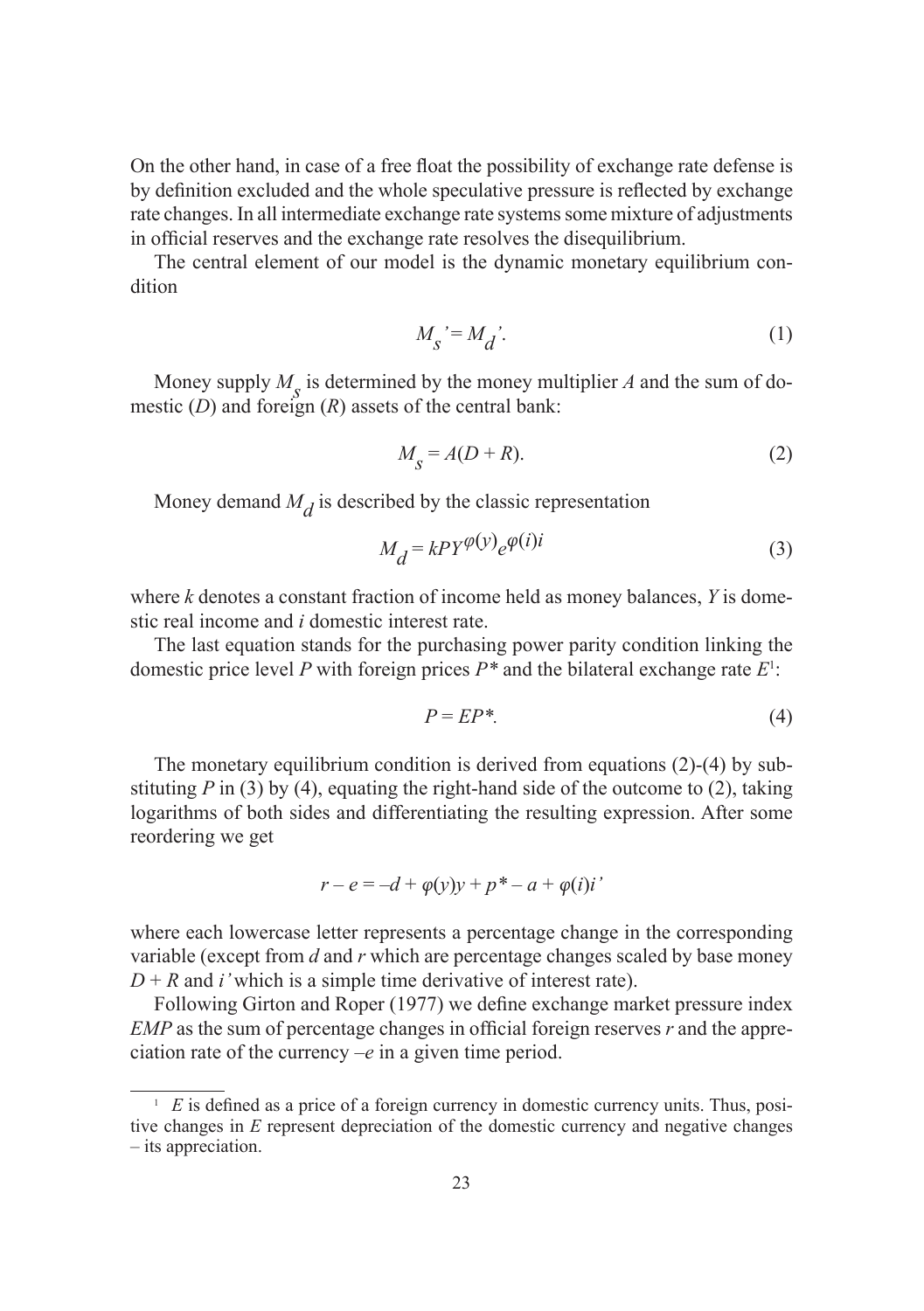$$
EMP = -d + \varphi(y)y + p^* - a + \varphi(i)i'. \tag{5}
$$

Since the PPP condition represented by (4) has been proved to hold rarely in reality (at least in the short run), it seems to be useful to withdraw it from the model. We therefore introduce a new variable  $z$  defined as the deviation from the relative PPP

$$
z = p - p^* - e.
$$

The final form of our model is:

$$
EMP = -d + \varphi(y)y + p^* - a + z + \varphi(i)i'. \tag{6}
$$

The coefficients of domestic credit and money multiplier changes are hypothesized to be negative 1. Thus, an increasing domestic money supply (relaxation of the monetary policy) has a negative impact on exchange market pressure, causing depreciation pressure in the currency market.

The coefficients associated with foreign inflation rate and deviation from the relative purchasing power parity are hypothesized to equal 1. These variables represent transmission channels of foreign disturbances. Both have an upward impact on international reserve holdings and/or the exchange rate level<sup>2</sup>.

Domestic income growth rate and the change in domestic interest rates influence exchange market pressure through changes in the domestic money demand. The impact of the former is hypothesized to be positive, whereas the influence of the latter is negative.

## **3. Indices of exchange market pressure**

One of the goals of this paper is to compare the performance of linear models of exchange market pressure using two alternative data series for international reserve changes, which are key elements of *EMP* index definition. The first series, hereafter denoted by  $r_1$ , covers changes in net foreign assets of the National Bank of Poland (NBP). Such a *global* approach has been widely used in earlier empirical studies. The alternative is  $r_2$ , a measure including only market relevant foreign transactions of the central bank  $-$  official interventions and transactions with banks. The rationale behind this *selective* approach is to capture only this part of interna-

<sup>&</sup>lt;sup>2</sup> This statement may sound a bit controversial. For a detailed discussion refer to Wohar and Lee (1992).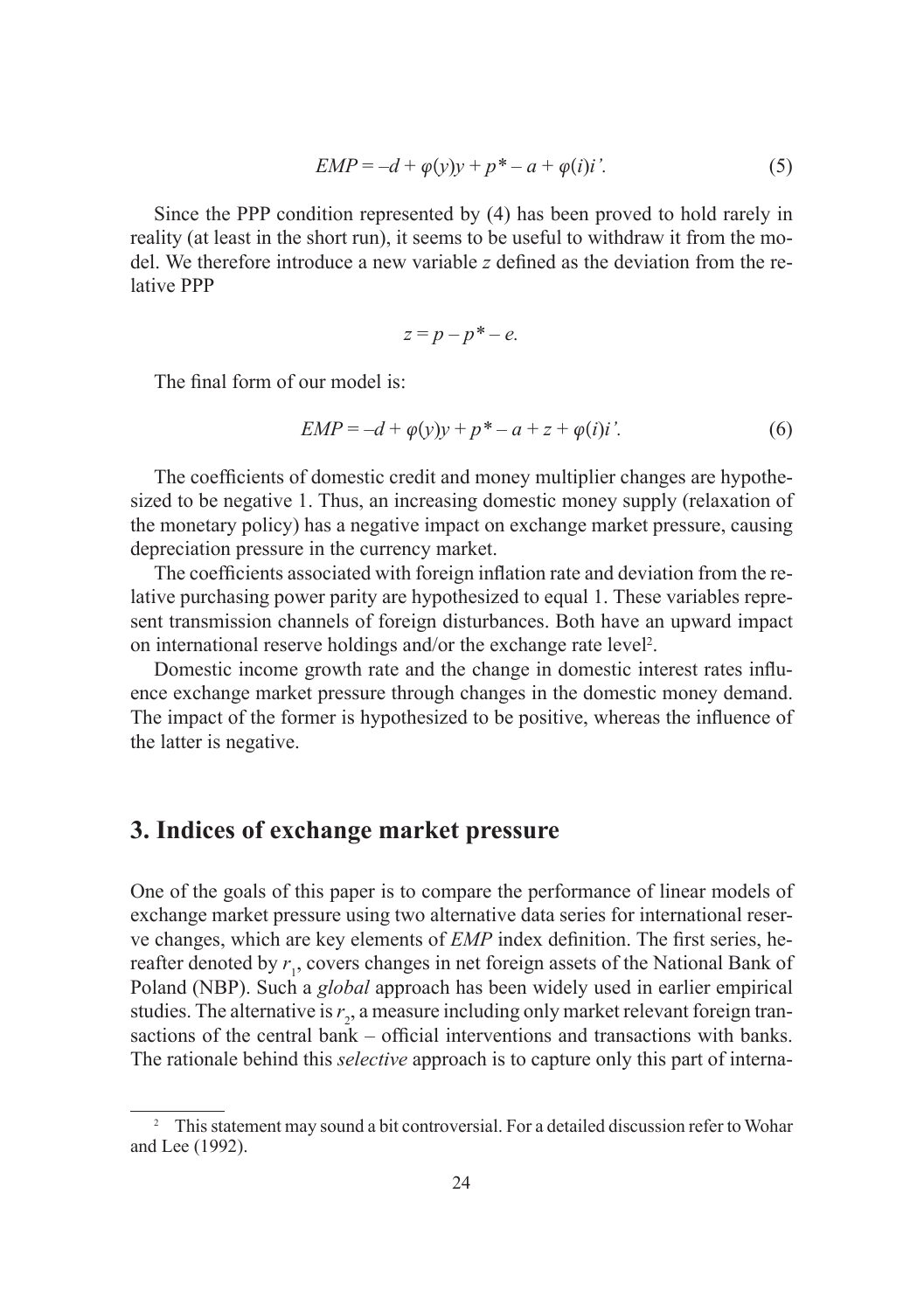tional reserve changes which are intended or just able to influence the exchange rate. Such events as foreign debt repayments from reserve resources, reserve gold revaluations or profits from investing reserve holdings seem to be irrelevant for the exchange market equilibrium and are therefore left out in  $r_2$ .

The problem of equivalence between actual intervention volume and foreign assets changes has not been widely recognized. Mastropasqua, Micossi, and Rinaldi (1988) and more recently Neely (2000) argue that low values of various relevant correlation measures cast doubt on the usefulness of central bank's foreign reserve changes as a proxy for the authorities' intervention activity. However, since the exact intervention data is usually unavailable even to researchers, such proxy can often be the only operational solution.

We apply and compare both measures of international reserve changes and their respective exchange market pressure indices (labeled *EMP1* and *EMP2*)3 . The difference between the two alternative measures is apparent from Figures 1 and 2.

What both figures have in common is that appreciation pressure (positive index values) generally prevailed during the sample period. However, the behavior of *EMP1* and *EMP2* differs in details. The discrepancy between the two indices is obvious at 'events', characterized by extreme *EMP* values. The most striking examples are July 1997, August 1998, February 1999 and July 2001, when the zloty had a very hard time due to the flood catastrophe, the Russian crisis, the Brazilian crisis and an internal fiscal crisis combined with events in other emerging markets, respectively. In all four cases the zloty depreciated considerably and suddenly. In addition, the NBP intervened largely in the first case. All this should mirror in a good measure the exchange market pressure. The four events can be well observed on the *EMP2* graph, represented by large downward spikes with respective index values of -7.9, -8.0, -5.9 and -8.3. On the contrary, the global measure *EMP1* neglects fully all four events by attaching to them index values of 2.7, 7.6, 6.1 and 8.8, indicating actually periods of large appreciation pressure.

One probable reason for this failure is that sharp depreciations of the zloty lead to equally large end-of-month revaluations of reserves, expressed in zlotys. This effect cannot occur in *EMP2* by construction, since the latter is the sum of real FOREX transactions over the month expressed in zlotys. Another source of the distortion can be some large non-market reserve-boosting operations having place in the respective month.

Furthermore, application of *EMP1* as a measure of exchange market pressure leads to 'false alarms' at periods, when large portions of foreign debt are paid back. Fortunately for the analysis, there are not many such events in the sample period. But, the examples are striking again: September 1998, April 2001 and November

<sup>&</sup>lt;sup>3</sup> Among empirical contributions to the *EMP* literature only Spolander (1999) compares the performance of the broad and the narrow measure of reserve changes. However, he estimates another type of *EMP* models.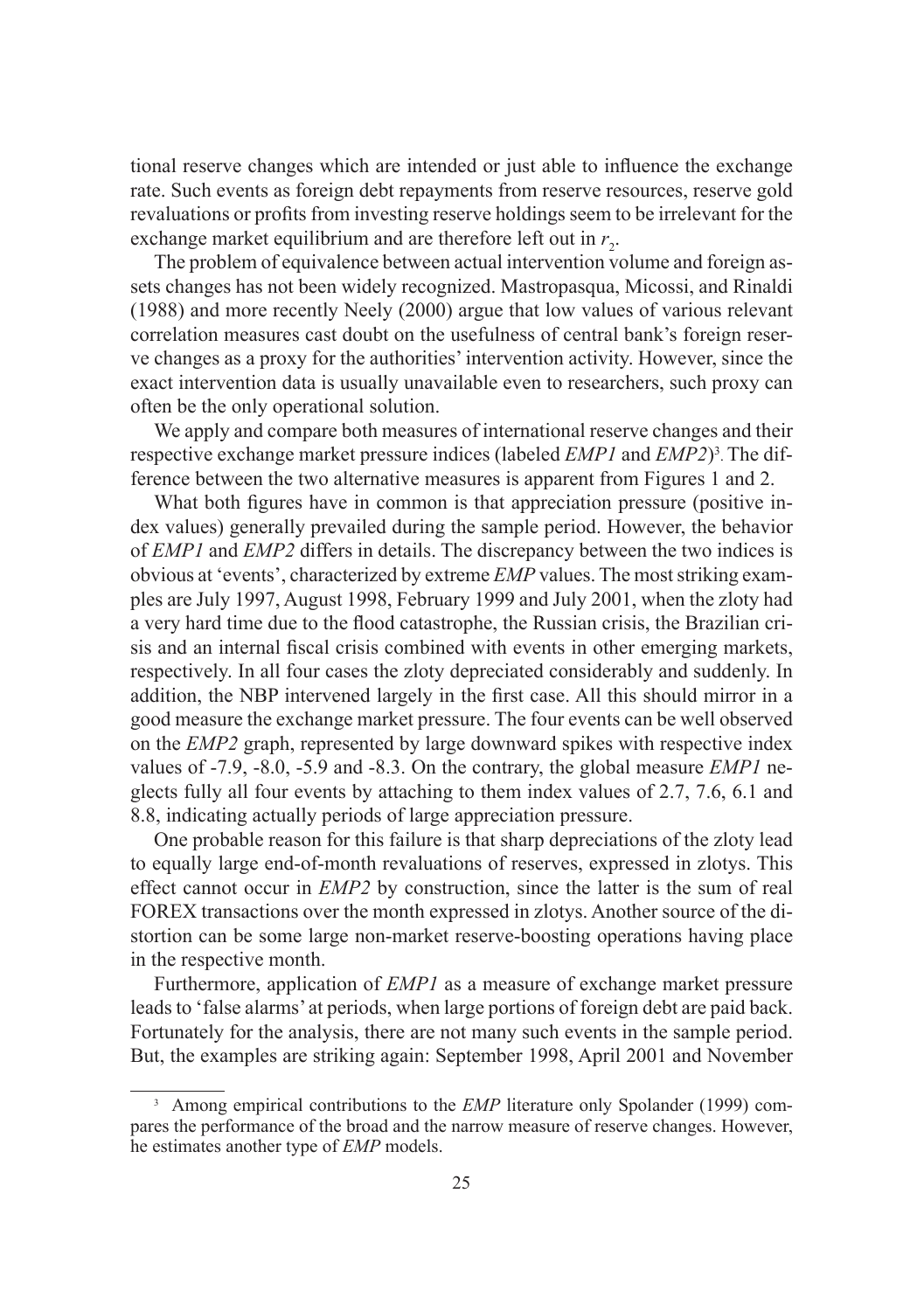2001 with *EMP1* values of -6.5, -8.0 and -21.5, respectively. *EMP2* counts for - 0.1, 2.6 and 1.4 in those months.

An important argument against *EMP1* and in favor of *EMP2* can be put forward upon the relationship between *EMP* and actual exchange rate regimes. It is useful to look at the graphs of *EMP* indices and their components (Fig. 3 and 4). In the first part of the sample (until the summer 1998, when the last FOREX intervention took place) both *EMP* indices behave mostly parallel to changes in reserves. This suggests that changes in international reserves drive *EMP* during this period and that the authorities control the exchange rate by means of official interventions. In fact, at that time Poland pursued intermediate exchange rate regimes. However, in the second half of the sample this relationship breaks clearly for *EMP2*. Changes in the nominal exchange rate become the primary element of that measure, resulting in the mirror pattern of both variables since May 1999. However, this is not valid for *EMP1* – there is no obvious breakpoint attributable to the actual change in the Polish exchange rate regime<sup>4</sup>.

These preliminary findings can be supported by an analysis of variances of *EMP* and its components. The variance of any of *EMP* indices consists of the variabilities of autonomous changes in both components (reserves and exchange rates) and an element describing their interrelationship. Formally,

$$
var(EMP) = var(r) + var(e) - 2cov(r, e).
$$

Thus, the individual shares of both *EMP* components in the behavior of the index can be represented by the ratios  $var(r)$  /  $var(EMP)$  and  $var(e)$  /  $var(EMP)$ . Values of those ratios for the whole sample period and for some meaningful subperiods are listed in Table 1. The first subperiod (until July 1998) covers the time when the central bank did intervene in the FOREX market. During the second subperiod the central bank actually gave up actively influencing the exchange market.

In the last two columns of Table 1 an index of intervention activity INT is presented. It is defined as:

$$
INT = \text{var}(r) / (\text{var}(r) + \text{var}(e))
$$

and calculated upon two alternative definitions of international reserve changes

<sup>4</sup> To be precise, the NBP did act in the FOREX market until the end of May, 1999, when the last 'fi xing' transactions with commercial banks were made. However, these transactions were neither intended nor used as a policy instrument by the NBP because the authorities did not control the volume of 'fixing' trading. In fact, this volume was relatively small and it can be assumed that 'fixing' transactions did not influence the zloty rate significantly after the summer 1998. Since June 1999, when the 'fixing' was abandoned, the zloty actually floated freely, but the official announcement of the regime change was published in April 2000.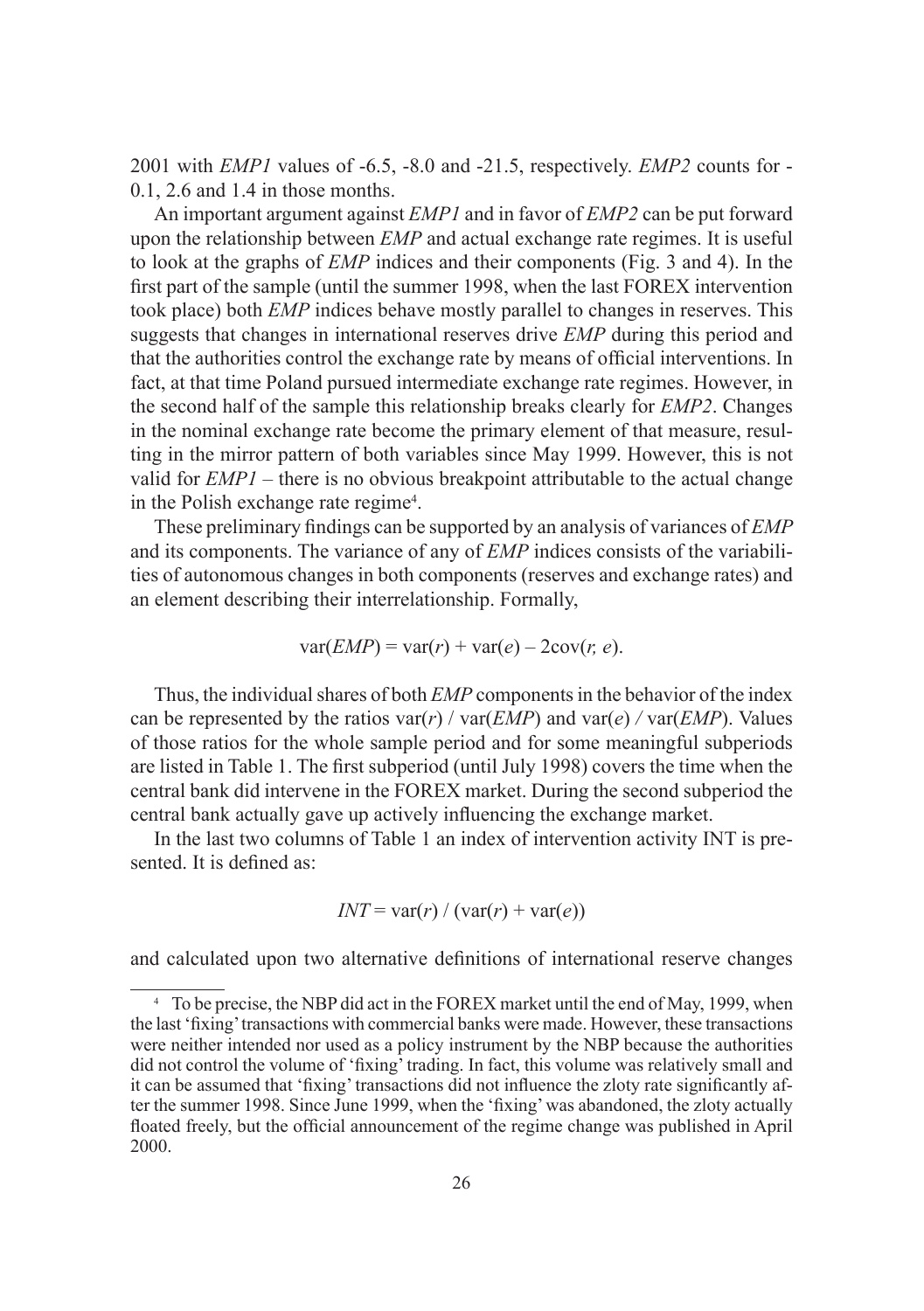|                 | var(r, | var(e)           | $var(r_{\alpha})$ | var(e)           |             |                  |
|-----------------|--------|------------------|-------------------|------------------|-------------|------------------|
| Period          |        | as a fraction of |                   | as a fraction of | <b>INT1</b> | INT <sub>2</sub> |
|                 |        | var(EMPI)        | var(EMP2)         |                  |             |                  |
| 1999:01-2002:02 | 1,426  | 0,158            | 0,794             | 0,222            | 0,901       | 0.781            |
| 1994:01-1998:07 | 0.993  | 0,056            | 0.814             | 0,062            | 0,947       | 0,930            |
| 1998:08-2002:02 | 1,963  | 0,315            | 0,071             | 1,051            | 0,862       | 0,063            |

**Table 1. Components of the variance of** *EMP1* **and** *EMP2*

discussed above. INT can be used to assess and classify exchange rate regimes. It takes values between 1 (pure peg) and 0 (pure float).

Although the Polish authorities withdrew from intervening in the exchange market early in August 1998, this important fact is neglected by the broad measure of changes in international reserves  $r_1$ . In the case of all three subperiods the variance of  $r_1$  plays a leading role in the variability of the corresponding exchange market pressure index. On the other hand, the change in the real exchange rate regime is visible in the results obtained for  $r<sub>2</sub>$ . This conclusion is equally apparent from the values of the intervention index which does not change after August 1998 for  $r<sub>1</sub>$ and falls sharply for  $r_2$  to almost 0, indicating a substantial change in the exchange rate regime. Thus, the alternative measure of international reserve changes  $r<sub>2</sub>$ is expected to be more suitable for an exchange market pressure index, aiming to describe the real exchange market stance.

## **4. Empirical framework and estimation**

#### *4.1. The linear model*

Besides comparing the performance of the model depending on the version of the *EMP* index, we want to check the applicability of linear *EMP* models to the Polish exchange market. The theoretical model  $(6)$  has been first tested in its static version by estimating three alternative linear equations. The first, fully unrestricted one, equals (6) and can be rewritten in the stochastic form as

$$
EMP_t = \alpha_0 + \alpha_1 d_t + \alpha_2 y_t + \alpha_3 p^* + \alpha_4 a_t + \alpha_5 z_t + \alpha_6 i' + u_t. \tag{7}
$$

The second version of the model differs from  $(7)$  by setting the coefficient associated with domestic interest rate change  $i'$  to zero:

$$
EMP_t = \alpha_0 + \alpha_1 d_t + \alpha_2 y_t + \alpha_3 p^* + \alpha_4 a_t + \alpha_5 z_t + u_t. \tag{8}
$$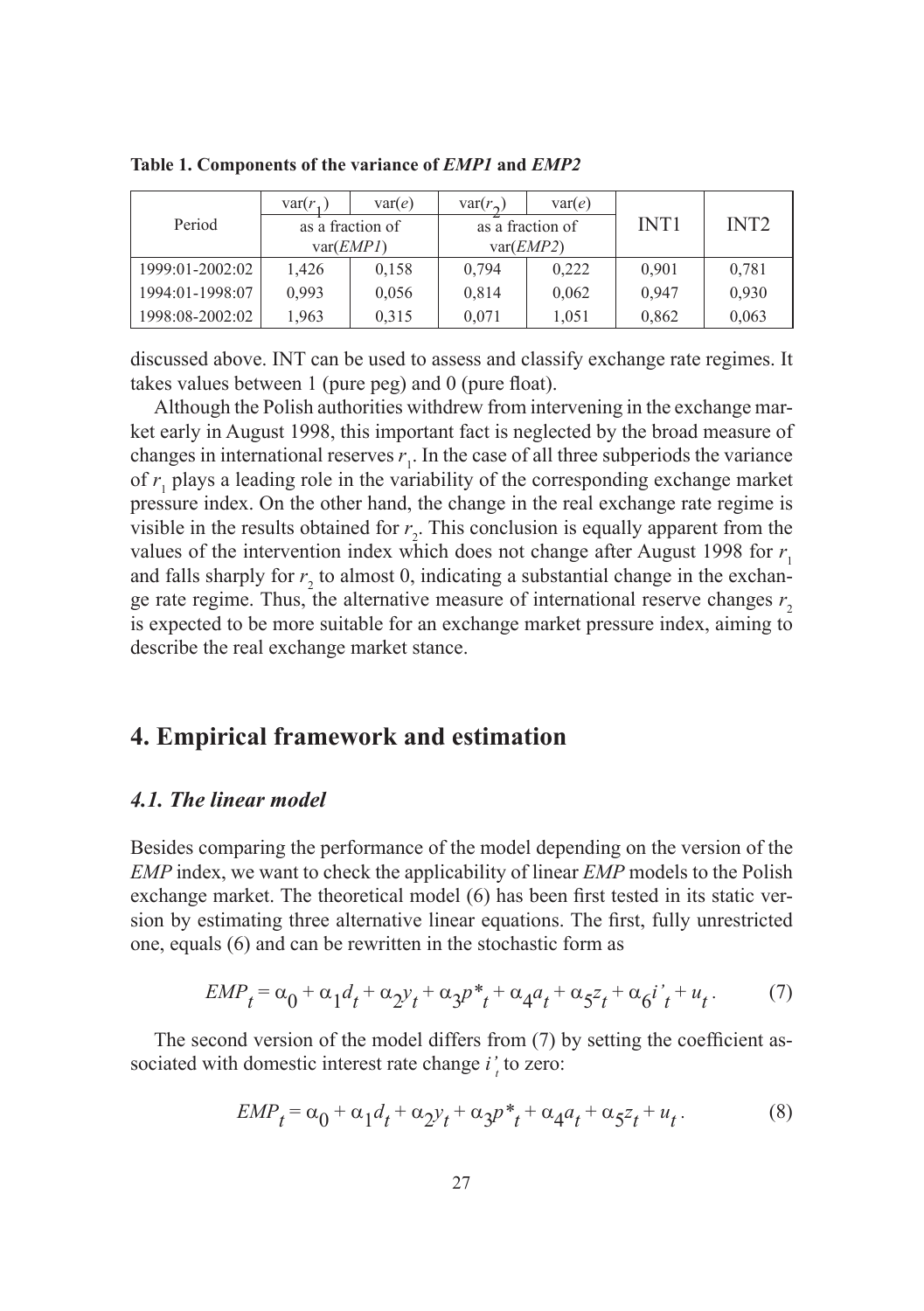The last equation – and the most restricted one – is achieved by re-assuming the PPP condition and excluding the deviation term *z*:

$$
EMP_t = \alpha_0 + \alpha_1 d_t + \alpha_2 y_t + \alpha_3 p^* + \alpha_4 a_t + u_t. \tag{9}
$$

The validity of the PPP in the short run was rejected by several authors. The exclusion of *z* may therefore seem inappropriate. However, equations like (9) were frequently used in the empirical investigations of the Girton-Roper model (see e.g. Kim (1985), Mah (1995) and Thornton (1995)). Therefore, it can be an interesting exercise to look at its performance. Besides, the (in)significance of the coefficient  $\alpha_5$  will serve as sort of a test of the PPP condition.

The monetary model of exchange market pressure represented as in (6) assumes that the authorities do not sterilize their foreign market interventions. This assumption may be far from reality, but its failure has severe consequences for the credibility of model estimates. If official interventions were in fact fully sterilized, the domestic credit variable would be endogenous, influencing current and future values of exchange market pressure. This would cause a simultaneous equation bias, where OLS estimates are not only biased (towards *–*1), but also inconsistent.

In fact, the Polish authorities sterilized reserve flows extensively during the sample period. In order to test in a formal way, whether the impact of sterilization on the (OLS) regression properties is significant, the Godfrey and Hutton (1994) version of the Hausman (1978) simultaneity test is applied to all model forms (7)-(9). The suspected variable is domestic credit changes *d*, which may not be allowed to be treated as exogenous in the presence of sterilized official foreign market interventions. Alternatively to OLS we should use in this case instrumental variables (IV) methods taking into account interrelationships between some variables in the model. In performing the test a set of potential instrumental variables is used, including all exogenous variables from the corresponding *EMP* equation plus lagged values of both endogenous variables *d* and *EMP*<sup>5</sup> .

The results (Table 2) show that all models but (9b) pass the first stage of the test. It means that there is no significant misspecification problem in these models and the instruments can be perceived as valid. Only exclusion of both interest rate

<sup>5</sup> Hausman (1983) stresses that in order to ensure consistency of IV estimators, all exogenous variables from the structural equation should be included in the instrumental variable set. In addition, lagged endogenous variables are necessary to identify the model (henceforth 'identifying instruments'). Bound, Jaeger, and Baker (1995) argue that if the relationship between instruments and the endogenous explanatory variable (here *d*) is weak enough, IV estimates can be biased even more than OLS results. They propose to choose the proper set of instruments by performing an *F*-test for excluded variables and inspecting the partial  $R^2$  from regressing the endogenous explanatory variable on potential identifying instruments. Here, both diagnostic methods indicate that lagged *EMP* and *d* are relevant instruments.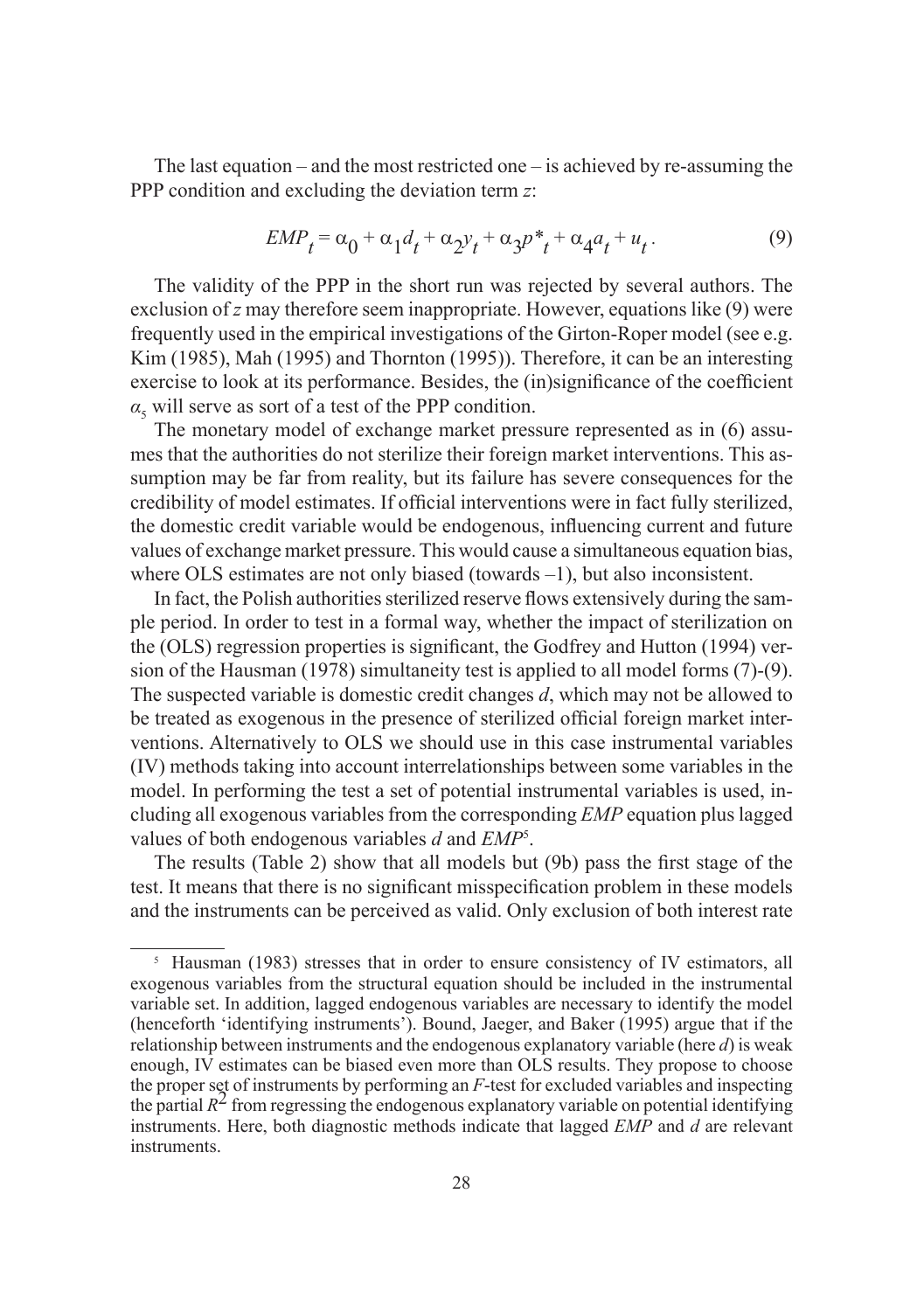| $Hypothesis \setminus model$ | 7a)   | '8a)  | (9a   | 7b    | (8b)        | (9b)  |
|------------------------------|-------|-------|-------|-------|-------------|-------|
| $H_0$ : no misspecification  | 0.969 | 0.953 | 0.941 | 0.246 | 0.263       | 0.050 |
| $H_0: d$ not endogenous      | 0.696 | 0.751 | 0.478 | < 001 | $\leq 0.01$ | < 001 |

**Table 2. Results of the Hausman simultaneity test (Godfrey-Hutton framework,**  *p***-values)**

differential and PPP deviation term from the original *b*-type model results in a misspecified model form. In the case of all models basing on *EMP1* as dependent variable (*a*-type), no simultaneity problem can be concluded (second stage test). This somewhat surprising finding can be explained by the nature of the *EMP1* measure, which accounts for all reserve flows, whether related to sterilized FOREX interventions or not. By contrast, the domestic credit variable should be treated as endogenous in all models basing on *EMP2* (*b*-type). Consequently, the method of ordinary least squares proved to be efficient for the former type of models and multiple equations methods ought to be applied for the latter ones.

Estimation results for all six models are presented in Table 3. *b*-type models are estimated by the method of Two Stage Least Squares (2SLS). Instead of sample *d*  we use a series of predicted domestic credit changes, calculated upon a regression of *d* on instrumental variables. Models basing on *EMP1* are estimated by both OLS and 2SLS for comparison, although OLS estimates are found more efficient in the previous tests. Since a significant yearly seasonal effect can be stated in all three *a*-type models, we re-estimate the corresponding equations iteratively with AR(12) terms included. A modified LM test (Davidson and MacKinnon (1993)) results do not indicate serial correlation problem in any of the models.

The results show that the linear model of exchange market pressure is valid for the Polish case to some extent. The coefficients of domestic credit scaled changes, money multiplier changes and changes in deviation from PPP are highly significant and close to their theoretical values (an asymptotic F-test has been performed). Since  $\alpha_5$  is highly significant in all models where *z* is included, it is clear that deviations from PPP play a significant role in explaining *EMP*. Thus, PPP condition does not hold and the restricted versions (9) of the model are inferior to the other ones. Furthermore, the coefficient of the interest rate differential  $\alpha_6$  is insignificant in both representations of (7). This variable does not help to explain *EMP* movements and can be left out of the model. Consequently, equation (8) proves to be the best version of the linear exchange market pressure model regardless of the definition of the dependent variable.

It is apparent – particularly from all measures of goodness-of-fit – that  $a$ -type models are superior to their *b*-counterparts. The significance of parameter estimates is similar for all models, but in models based on *EMP2* not all coefficients have the correct hypothesized signs. Values of the estimated parameters are closer to the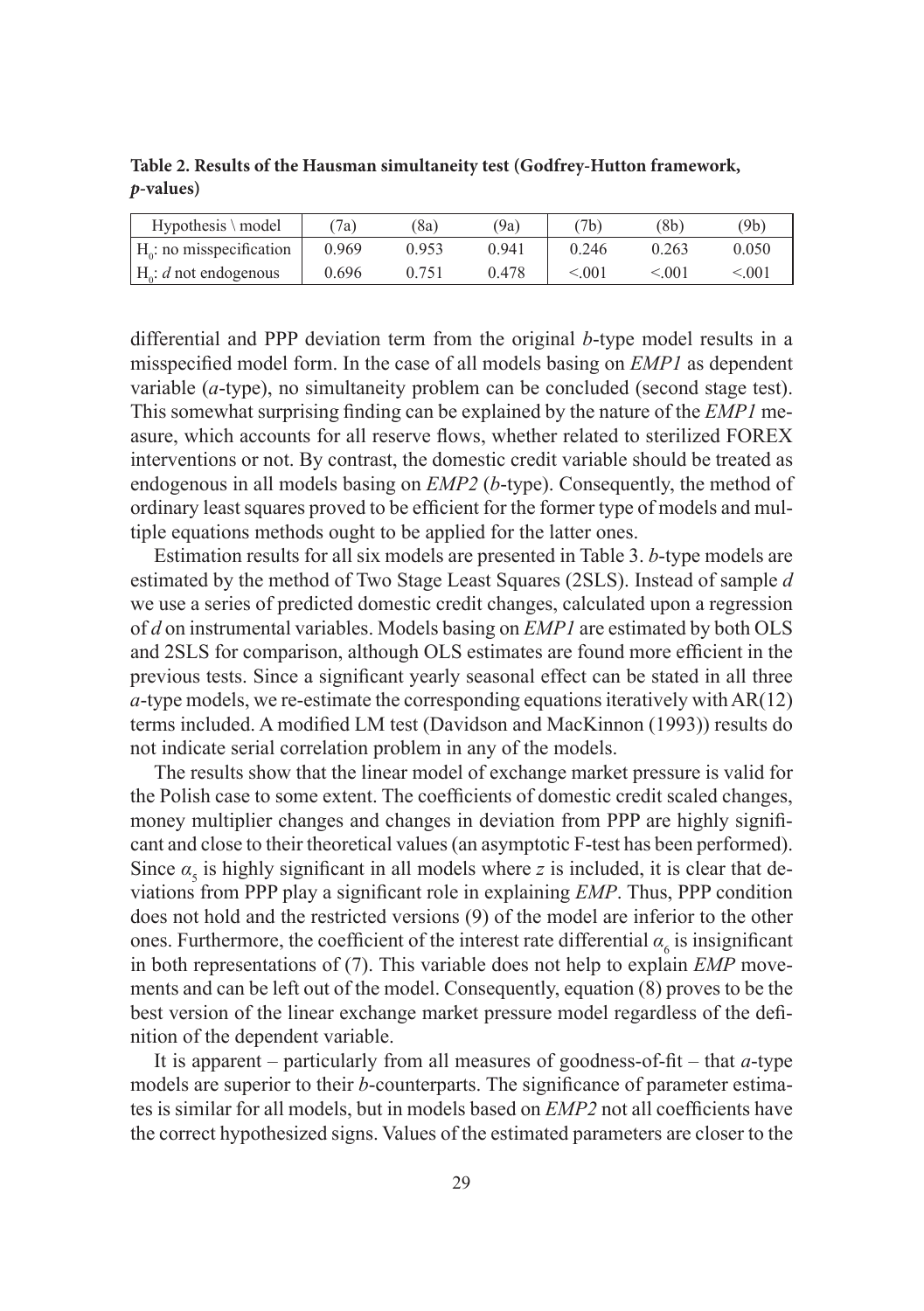expected ones for all  $a$ -type equations, although  $F$ -tests of theoretical coefficient restrictions provided similar outcomes for both types of models.

To conclude, in the applied sample period the alternative measure *EMP2* seems not to comply with the monetary approach to exchange market pressure and with the linear representation formulated in the theoretical part of this paper. The alternative measure  $r_2$  put into the model does not boost the explanation power of the linear model. The seemingly unrelated market-irrelevant elements of  $r_1$  seem to matter in the estimation. This outcome could be subject to further research on the significance of individual components of the foreign asset changes  $r_1$ .

#### *4.2. Dynamic interrelationship between EMP and domestic credit*

The 2SLS estimation method is able to account for sterilization effects and to rectify the endogeneity problem associated with domestic credit variable *d*. However, it only technically eliminates the correlation between *d* and the disturbance term in the *EMP* equation. Thus, 2SLS does not fully take into account the dynamic interdependence between *EMP* and *d*. In order to analyze this interaction more in detail, we estimate two versions of VARX(2,0) models, again applying two alternative exchange market pressure indices *EMP1* and *EMP2*. In both cases the dependent variables *EMP* and *d* appear with 2 lags and are accompanied by a vector of exogenous variables taken from model (8), which was found to fi t best in the 2SLS estimation<sup>6</sup>.

Kamaly and Nese (2000) and Tanner (2001) also use the VAR methodology to assess the relationship between *EMP* and domestic credit. However, they include interest rate as the third endogenous variable in. The authors argue that in the case of a currency crisis followed by an interest rate defense, interest rate changes as a variable would react to changes in the *EMP* index, creating an endogeneity problem. Here, interest rates are not found to help to explain *EMP* or domestic credit changes. Interest rate changes in Poland still do not reflect as much market sentiment as they underlie structural adjustment to the lowering inflation rate. Neither were they used by the central bank as a short-term instrument to react to extreme to exchange market pressure. In order to justify our approach formally, Granger causality test for all the three variables under consideration is performed. The lag number of 2 has been chosen. The results (Table 3) show that there is a clear interrelationship between both *EMP* measures and *d*. On the other hand, the only significant test statistic involving *i* was the causality from domestic credit to interest rate.

The VAR coefficient estimates are not particularly useful for economic conclusions. A better tool are (orthogonalized) impulse response functions (IRF) that

<sup>6</sup> The number of lags in *EMP* and *d* is subject to optimization by minimizing the Akaike Information Criterion and by formal LR testing.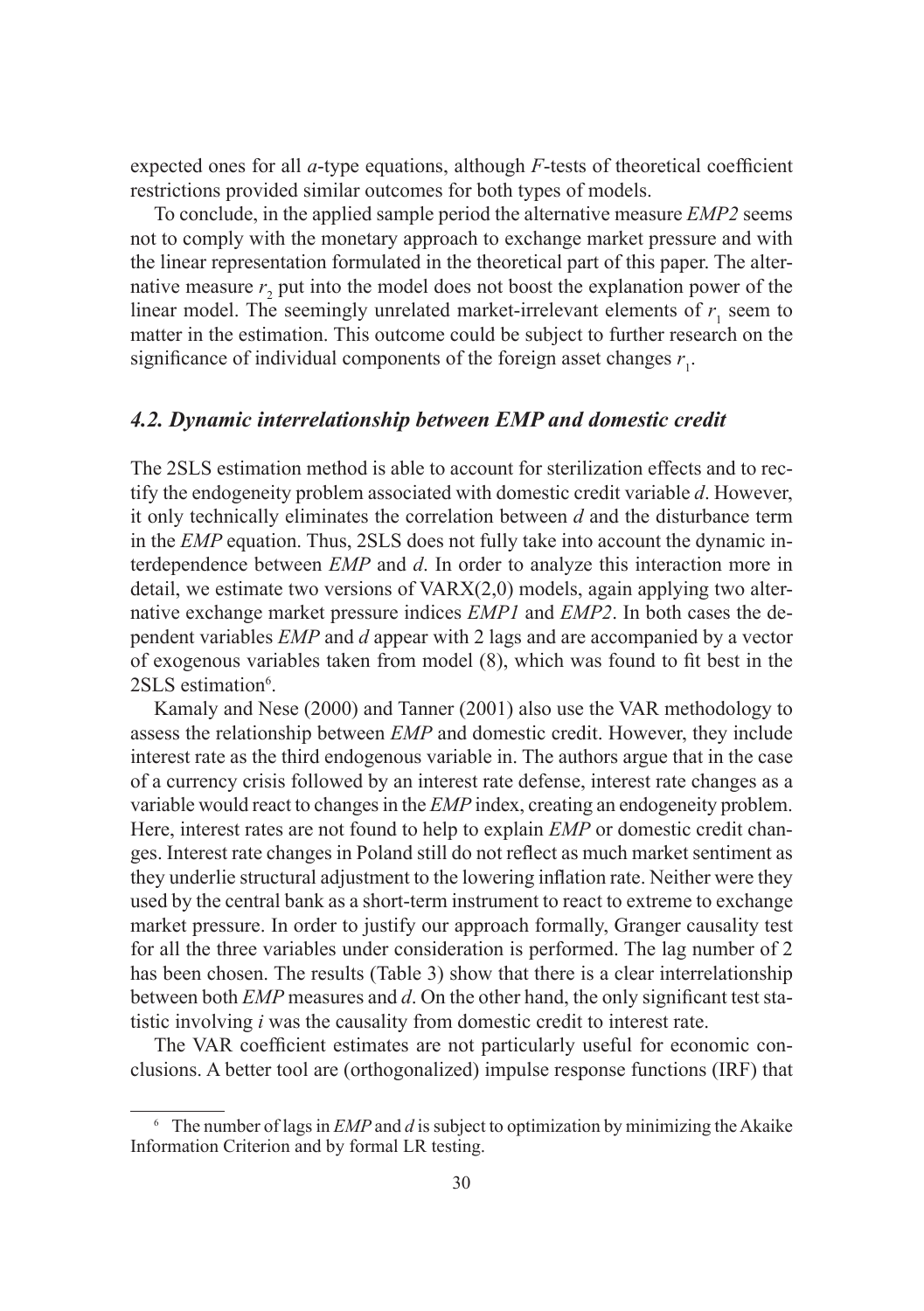| <b>Hypothesis</b>                  | EMP <sub>1</sub> | EMP <sub>2</sub> | D       |         |
|------------------------------------|------------------|------------------|---------|---------|
| <i>EMP1</i> does not Granger-cause |                  |                  | 6.910   | 1.026   |
|                                    |                  |                  | (0.002) | (0.362) |
| <i>EMP2</i> does not Granger-cause |                  |                  | 2.311   | 1.919   |
|                                    |                  |                  | (0.105) | (0.153) |
| $d$ does not Granger-cause         | 3.221            | 2.947            |         | 7.427   |
|                                    | (0.045)          | (0.058)          |         | (0.001) |
| $i$ does not Granger-cause         | 0.421            | 1.152            | 0.994   |         |
|                                    | (0.657)          | (0.321)          | (0.374) |         |

**Table 3. Granger causality test \_** *EMP***, domestic credit and interest rates (p-values in parentheses)**

describe reaction of one endogenous variable to one-standard-deviation shock in another endogenous variable throughout several time periods. In this framework we analyze the interrelationship between the exchange market pressure on the zloty and the monetary policy of the Polish authorities. The latter is represented by the policy variable *d*, i.e. the portion of monetary base controlled by policymakers.

Calculation of IRF's is based on a causality ordering of relevant variables, which is necessary to identify the underlying structural model. In the case of a two-equation model one restriction must be imposed. It means we have to exclude either the contemporaneous impact of *EMP* shocks on *d* or the reverse. We choose the ordering *EMP*–*d*, which means that shocks to exchange market pressure have no instantaneous impact on domestic credit changes, but shocks to  $d$  may influence EMP immediately<sup>7</sup>.

In this setting impulse response functions are able to describe the response of domestic credit to current and past innovations to exchange market pressure and the reaction of the *EMP* index to past (but not current) shocks to domestic credit component of the monetary base.

The results (Table 4) show that both instantaneous and lagged responses of domestic credit to innovations in the exchange market pressure index are significant and negative. This would mean that a sudden depreciation pressure on the Polish zloty results in loosening the monetary policy and/or that the extent of sterilization of FOREX interventions by the NBP is large. A precise separation of both effects may be difficult. In order to interpret these findings one should take into account general tendencies in the Polish money market over the sample period. As discussed abo-

<sup>7</sup> This approach differs from that applied by Tanner (2001), Tanner (2002) and Kamaly and Nese (2000), who place *d* first, and thus treat domestic credit changes as exogenous to the system in the lag 0. However, we find it more plausible to allow for immediate reactions of *d* after an innovation in *EMP*, e.g. in form of sterilizing open market operations by the central bank. Domestic credit is here assumed to have only a lagged effect on *EMP*.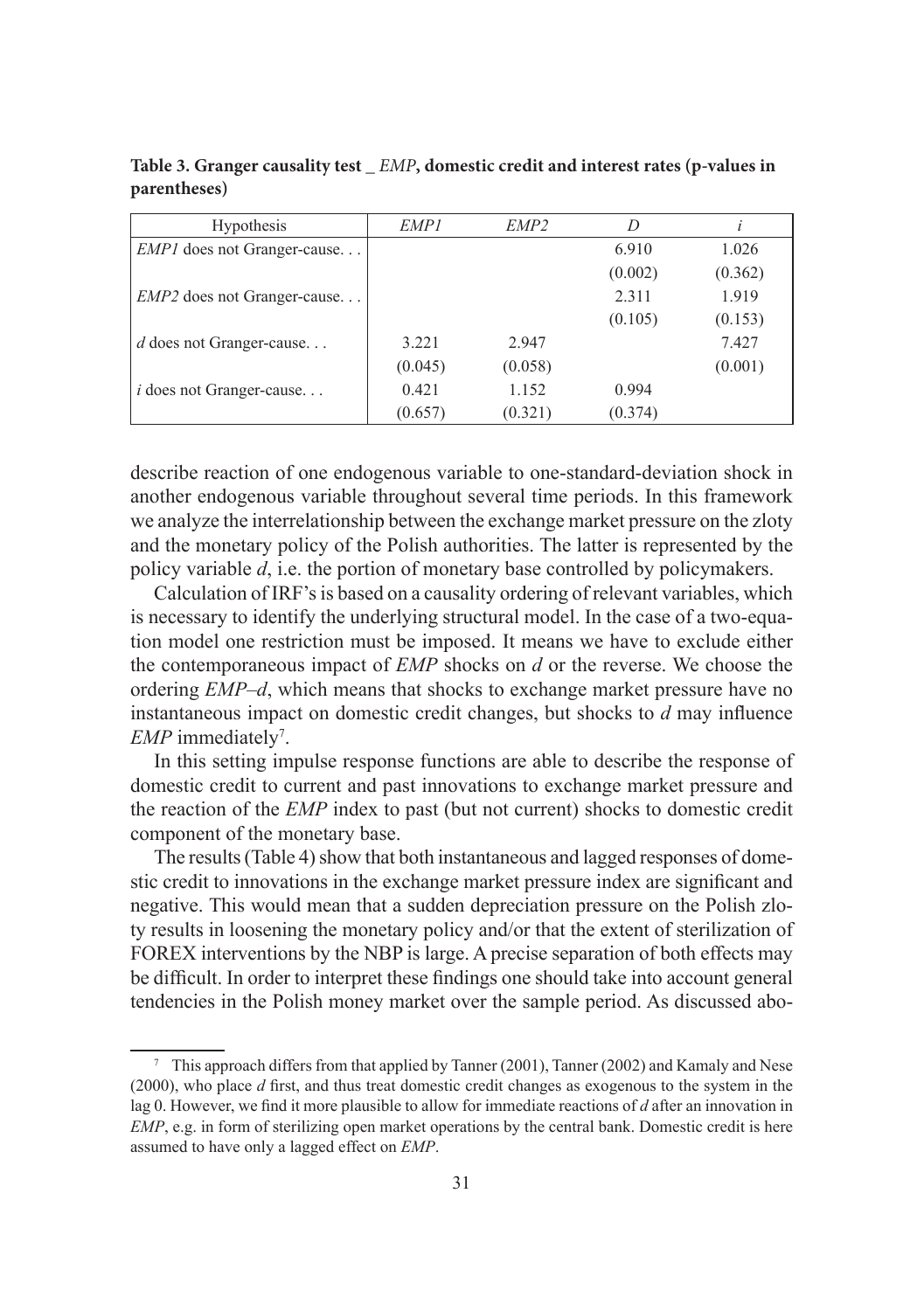ve, appreciation pressure prevails throughout a large part of this period. There are only several events, when *EMP* is negative. At the same time, there is a long-term tendency in the domestic credit to fall in the first half of the sample period  $-$  first of all due to the main policy goal of dampening high inflation rates, but also because of sterilization of the rapid increase in international reserves of the NBP in the mid-90's. Hence, the significance of negative responses of domestic credit to shocks to *EMP* may be not necessarily attributable to some policy reactions to the latter in crisis-like periods of high depreciation pressure, but maybe more to structural processes in the Polish economy having taken place during the sample period.

|                |                      | Model a              | Model b              |                      |  |
|----------------|----------------------|----------------------|----------------------|----------------------|--|
| Lag            | $EMPI \rightarrow d$ | $d \rightarrow EMP1$ | $EMP2 \rightarrow d$ | $d \rightarrow EMP2$ |  |
| $\mathbf{0}$   | $-4.853***$          |                      | $-2.763***$          |                      |  |
|                | $(-12.51)$           |                      | $(-5.912)$           |                      |  |
|                | $-1.065**$           | 0.219                | $-0.725*$            | 0.005                |  |
|                | $(-2.060)$           | (1.586)              | $(-1.711)$           | (0.036)              |  |
| $\mathfrak{D}$ | $-1.130**$           | $0.252*$             | $-1.392***$          | $-0.259$             |  |
|                | $(-2.246)$           | (1.786)              | $(-3.647)$           | $(-1.616)$           |  |
| 3              | $-0.412$             | 0.088                | $-0.733***$          | $-0.099$             |  |
|                | $(-1.533)$           | (1.560)              | $(-2.681)$           | $(-1.008)$           |  |
| $\overline{4}$ | $-0.280$             | 0.067                | $-0.690**$           | $-0.108$             |  |
|                | $(-1.170)$           | (1.355)              | $(-2.470)$           | $(-1.247)$           |  |
| 5              | $-0.127$             | 0.029                | $-0.472**$           | $-0.068$             |  |
|                | $(-0.942)$           | (1.094)              | $(-2.016)$           | $(-1.045)$           |  |
| 6              | $-0.074$             | 0.018                | $-0.384*$            | $-0.059$             |  |
|                | $(-0.769)$           | (0.913)              | $(-1.754)$           | $(-1.049)$           |  |

**Table 4. Impulse responses to one s.d. innovations (t-statistics in parentheses)**

However, the effect of *EMP* on *d* is much longer for the *EMP2* measure, where it lasts up to the sixth lag. It means that official interventions have a greater longrun impact on domestic credit than non-market FOREX operations of the central bank. Here we can guess some monetary policy reaction taking place after those shocks in the exchange market that need resolution by the means of FOREX interventions.

An opposite relation is not established – none of the responses of *EMP* to innovations in *d* is found statistically significant at the 5% level for none of *EMP* measures. This finding suggests that shifts in monetary policy represented by domestic credit changes have no greater influence on speculators' decisions over their zloty positions. Market participants trust much more the long-run positive effects of economic transformation in Poland, undertaken in the 90's.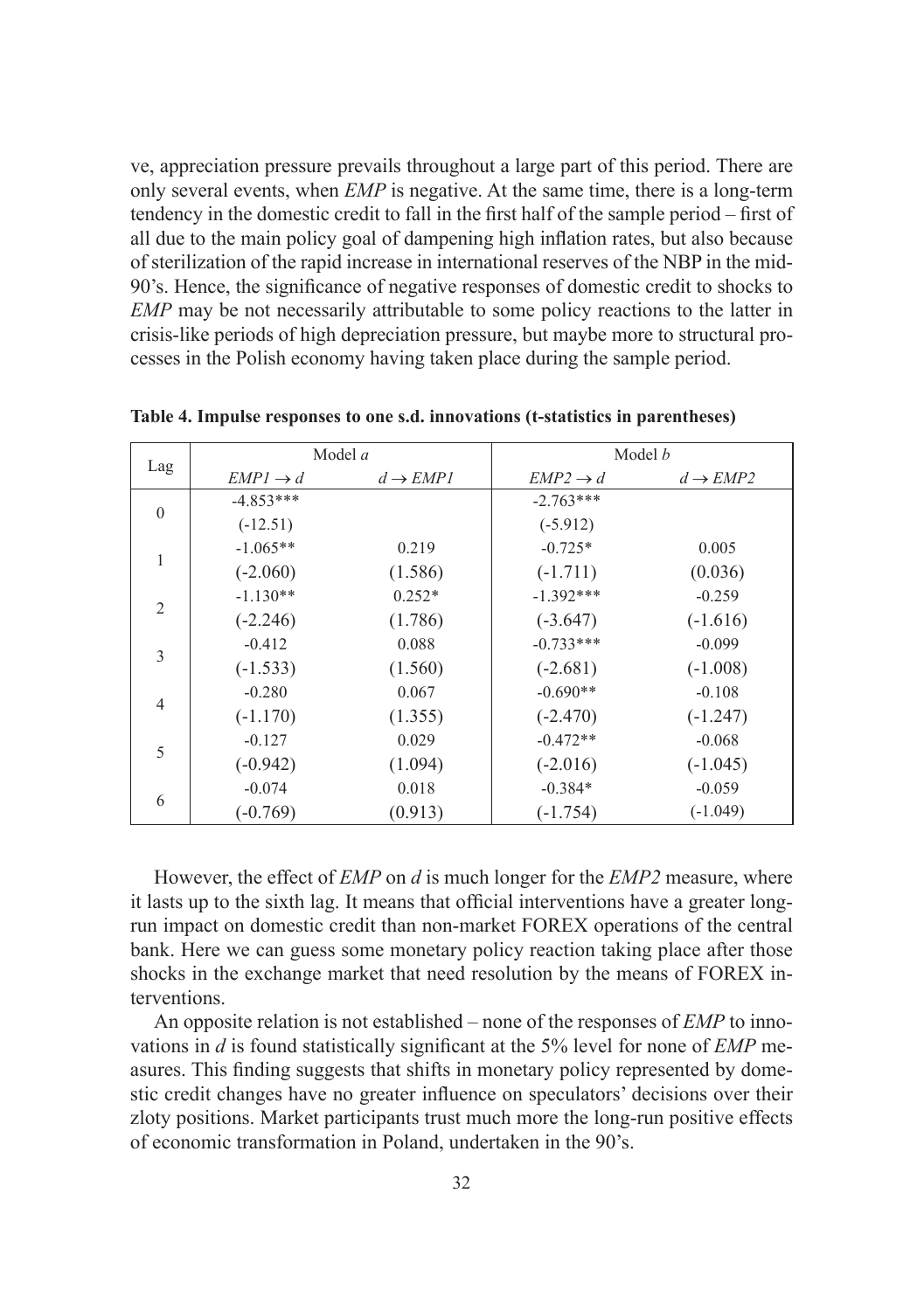The results of impulse response function estimation are finally subject to sensitivity analysis. The main point is to check the importance of the assumed initial ordering of endogenous variables, which is crucial for final estimates. IRF's are reestimated using the competing ordering *d*-*EMP*, which allows no contemporaneous reaction of domestic credit to innovations in the *EMP* index. Effects of sterilization of official interventions are assumed to occur in later periods. Furthermore, domestic credit changes are supposed to be able to instantaneously influence speculative pressure *EMP*.

Re-estimation of IRF coefficients supports the consistency of a long-lasting significant negative impact of *EMP* innovations on domestic credit. Similarly to the previous results, the effect is longer for *EMP2* (6 lags) than for *EMP1* (3 lags). The main message of the relationship can thus remain unchanged. On the contrary, responses of *EMP* indices to innovations in *d* turn to be significant (and negative) after the change in the selected causal ordering. Also in this case the effect is longer for *EMP2* (6 lags) than for *EMP1* (2 lags).

## **5. Conclusions**

The three main goals of our paper are spelled out in the introduction. The first was to apply the exchange market pressure index to describe the Polish currency market stance during the period 1994:01-2002:02 from a new perspective. The second intention was to look at the dynamic interrelationship between the two central variables of the model: the *EMP* index and domestic credit changes *d*. The third question was, what is the difference in estimation results, when two alternative measures for exchange market pressure are used: the first considering all shifts in foreign assets of the central bank and the second eliminating 'market irrelevant' operations.

A general conclusion can be drawn from the first exercise that the *EMP* index very well illustrates changes in the pursued exchange rate system. It depictures the 'real' exchange rate system, as opposed to the officially declared exchange rate system that can differ from the former one, if the central bank does not release information about the foreign exchange intervention. In the case of Poland there are two clear breakpoints (August 1998 and May 1999), when the Polish central bank seized from further intervening and gave up 'fixing' transactions, consequently. We can also see periods of large exchange market pressure that did not end with a currency crisis though. The most striking message from this descriptive part of the analysis is that the application of the broader *EMP* measure based on the foreign assets changes passes over some important currency market events and produces a certain amount of 'false alarms', making itself useless as a potential dependent variable in an analysis of early warning signals of currency crises. It would certainly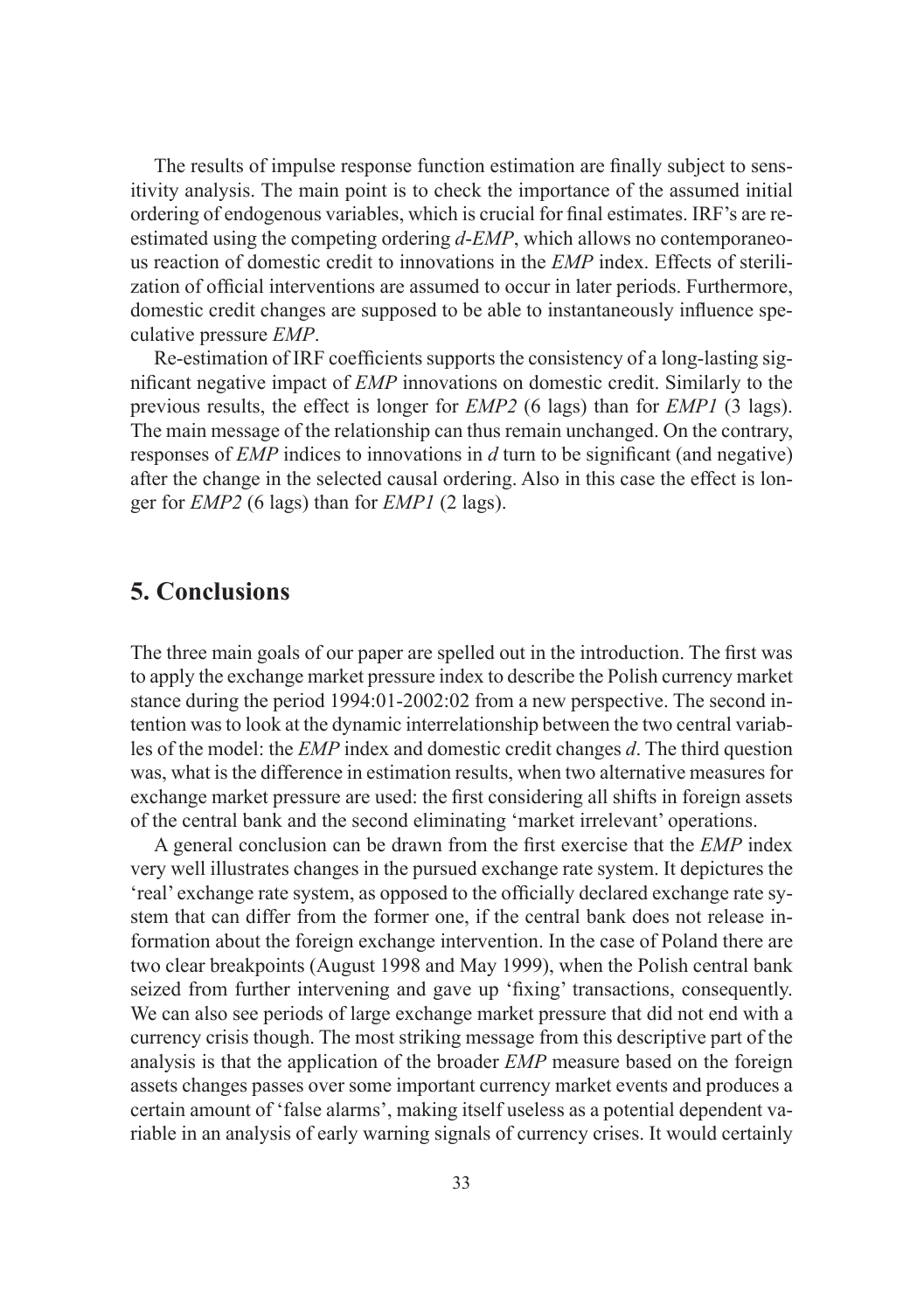be much more plausible to use for such purpose our narrower version of the *EMP* index, consisting of the pure intervention data.

In order to solve the second problem formulated, the Vector Autoregression technique is applied. Interpreting the results of the orthogonalized impulse response functions we can state that domestic credit reacts counterdirectionally to innovations to *EMP*. This effect lasts between 2 and 6 periods, depending on the *EMP* measure used. For the opposite relation we find no consistent evidence about the reaction of *EMP* to shocks to domestic credit. These findings confirm that the monetary authorities regularly sterilized reserve flows. Besides, due to the necessary economic reforms the domestic component of the monetary base was systematically contracting during the sample period, while the exchange market pressure remained mostly on the appreciation side.

A comparison of model estimation results for models basing on alternative *EMP*  indices leads us to the conclusion that the narrower measure (including only official interventions and other currency market operations with commercial banks) did not come off better than the usually applied broader measure in our data sample. The exclusion of 'market irrelevant' operations – which might seem justifiable in the light of the logic of speculative pressure – does not boost the explanation power of the linear model. The application of the narrower measure for foreign reserve changes in the dynamic VAR models produces more clear results about the relationship between the exchange market pressure and domestic credit changes. The most important difference between the results for both measures is that the negative response of domestic credit to *EMP* innovations is significantly longer when the narrower *EMP* index is applied. This suggests that FOREX interventions have a longer-lived impact on the de facto monetary policy (e.g. sterilization) than other FOREX operations of the central bank which are not directly relevant for the currency market.

#### *Data appendix*

- *D* net domestic assets of the National Bank of Poland (NBP), PLN bn; source: NBP
- $R_1$  net foreign assets of the NBP, PLN bn; source: NBP
- $R<sub>2</sub>$  foreign transactions of the NBP excl. scheduled transactions, PLN bn; source: NBP
- *A –* ratio M2 to reserve money; source: NBP
- *Y* industrial production index; source: Main Statistical Office, Warsaw
- *P* Producer Price Index (PPI); source: Main Statistical Office
- *P\* –* weighted PPI of the EU (55%, industry excl. construction) and the USA (45%, finished goods); sources: Eurostat and the US Bureau of Labor Statistics
- *E –* nominal effective exchange rate of the zloty with respect to a currency basket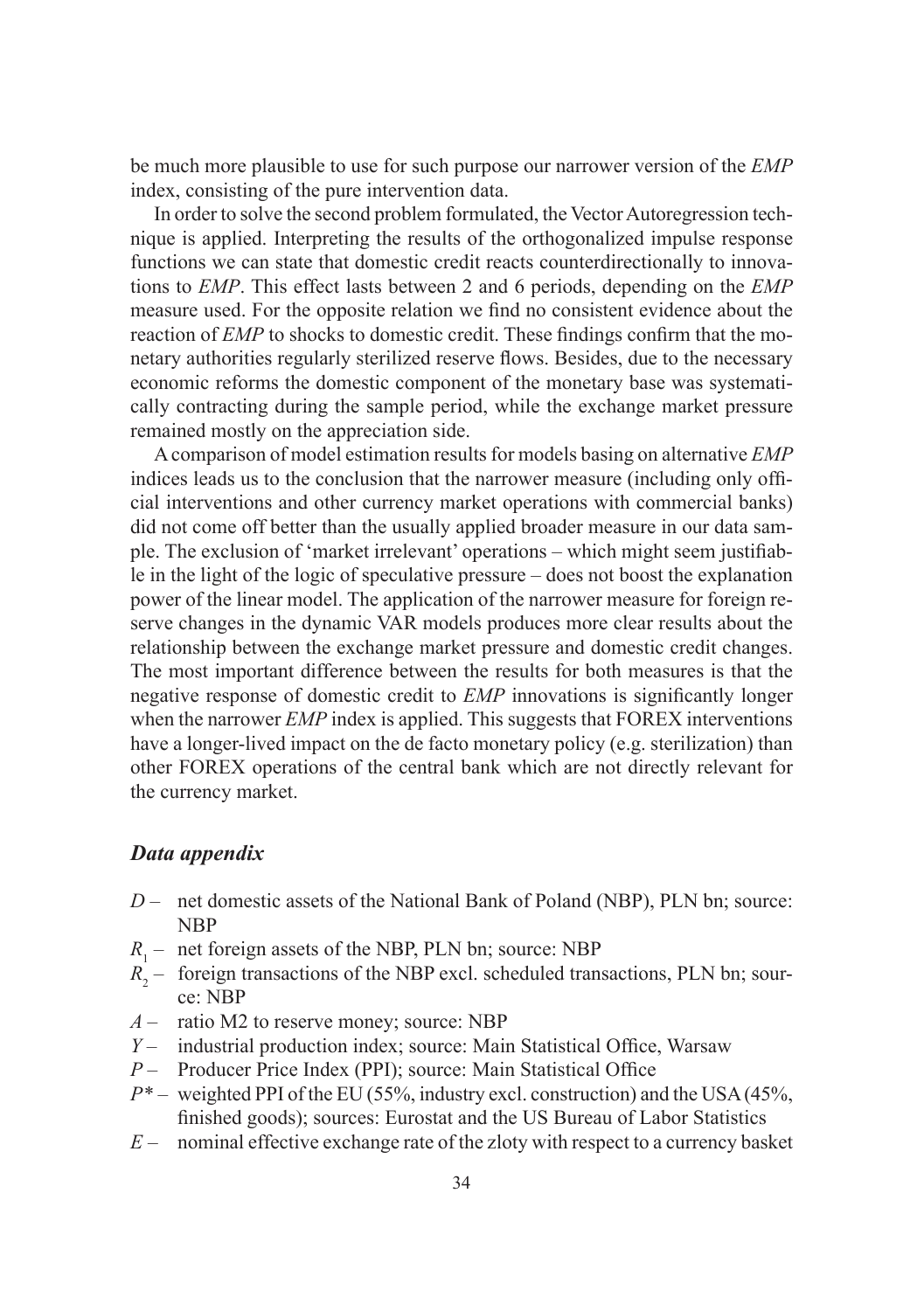(EUR *–* 55%, USD *–* 45%), end of month; source: NBP, own calculations of the index

*i –* interest rate differential between the 3-month WIBOR and the weighted 3 month euro (55%) and dollar (45%) LIBOR rates, average of month; source: **NBP** 

The sample period was 1994:01 to 2002:02. Following the suggestions of Davidson and MacKinnon (1993) none of the series was seasonally adjusted.

#### *References*

- Bound J., Jaeger D.A., Baker R.M. (1995), *Problems with Instrumental Variables Estimation When the Correlation Between the Instruments and the Endogenous Explanatory Variable is Weak*, Journal of the American Statistical Association Vol. 90(430), p. 443–450.
- Davidson R., MacKinnon J.G. (1993), *Estimation and Inference in Econometrics*, Oxford University Press, New York, Oxford.
- Eichengreen B., Rose A.K., Wyplosz C. (1995), *Exchange Market Mayhem: The Antecedents and Aftermath of Speculative Attacks*, Economic Policy Vol. 10(21), p. 251–312.
- Girton L., Roper D.E. (1977), *A Monetary Model of Exchange Market Pressure Applied to the Postwar Canadian Experience*, American Economic Review Vol. 67, p. 537–548.
- Godfrey L., Hutton J. (1994), *Discriminating Between Errors-in-Variables/Simultaneity and Misspecification in Linear Regression Models*, Economics Letters Vol. 44, p. 359– 364.
- Hausman J.A. (1978), *Specification Tests in Econometrics*, Econometrica Vol. 46, p. 1251– 1271.
- Hausman J.A. (1983), *Specification and Estimation of Simultaneous Equation Models*, in: Z. Griliches and M. Intriligator (eds.), *Handbook of Econometrics*, North-Holland Publishing Company, chapter 7, p. 391–448.
- Johnson H.G. (1972), *The Monetary Approach to Balance of Payments Theory*, Journal of Financial and Quantitative Analysis Vol. 7, p. 1555–1571.
- Kamaly A., Nese E. (2000), *A VAR Analysis of Exchange Market Pressure: A Case Study for the MENA Region*, Working Paper, 2025, Economic Research Forum, Cairo, Egypt.
- Kim I. (1985), *Exchange Market Pressure in Korea: An Application of the Girton-Roper Monetary Model*, Journal of Money, Credit and Banking Vol. 17, No. 2, p. 258–263.
- Mah J.S. (1995), *An Analysis of the Structural Change in the Exchange Market Pressure: Korea, 1980–89'*, Applied Economics Letters Vol. 2, p. 80–82.
- Mastropasqua C., Micossi S., Rinaldi R. (1988), *Interventions, Sterilization and Monetary Policy in European Monetary System Countries, 1979–1987*, in: F. Giavazzi, S. Micossi, and M. Miller (eds.), *The European Monetary System: Proceedings of a Conference Organised by the Banca d'Italia*, STEP, and CEPR, Cambridge University Press, p. 252–287.
- Neely C.J. (2000), Are Changes in Foreign Exchange Reserves Well Correlated with Official Intervention?, Federal Reserve Bank of St. Louis Review Vol. 82, No. 5, p. 17–31.